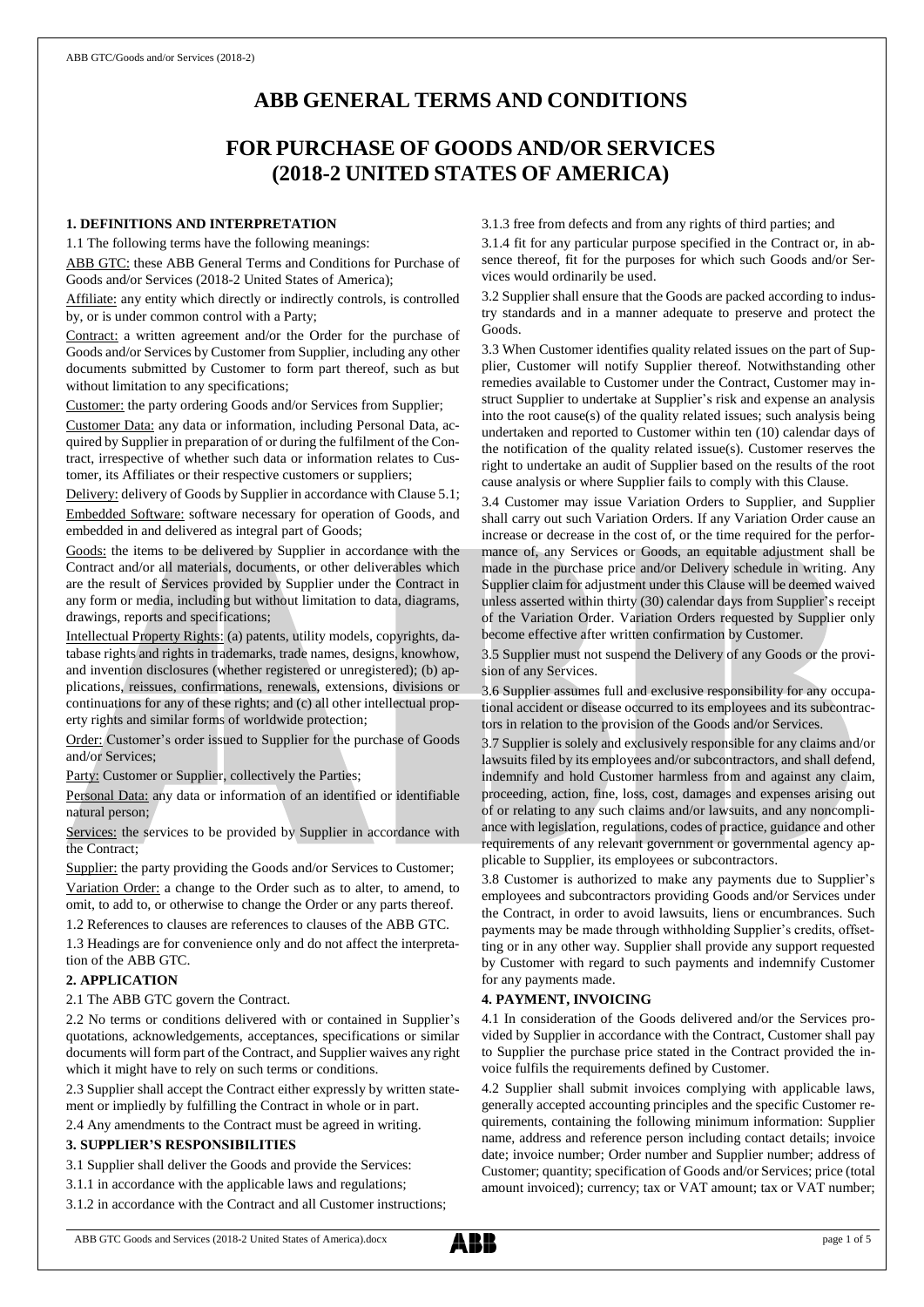Authorized Economic Operator and/or Approved Exporter Authorization number and/or other customs identification number, if applicable; payment terms as agreed.

4.3 Invoices must be sent to the billing address specified in the Contract.

4.4 Customer may accumulate all invoices until end of a calendar month (EOM). The ordinary net date of an invoice (the Net Date) is 90 (ninety) calendar days after the latest of:

(i) the date of receipt of Supplier's invoice complying with Customer's instructions or EOM following such date, or

(ii) the date of Delivery of Goods and/or completion of Services.

Customer shall authorize payment of invoice in the next payment run following the Net Date.

Customer shall make one payment run every 15 calendar days.

4.5 Customer will reimburse expenses only at cost and to the extent agreed in writing.

4.6 Services charged on the basis of hourly rates require written confirmation of Supplier's time sheets by Customer. Supplier shall submit such time sheets to Customer for confirmation as may be instructed by Customer but latest together with any related invoice. Confirmation of time sheets cannot be construed as acknowledgement of any claims. Customer is not obliged to pay invoices based on time sheets which are not confirmed by Customer in writing.

4.7 Customer reserves the right to set off or withhold payment for Goods and/or Services not provided in accordance with the Contract.

4.8 Customer may withhold payment pending receipt of evidence from Supplier, as reasonably required by Customer, to establish the absence of liens, encumbrances and claims against any property of Customer related to the Goods and/or Services that are the subject of the Contract.

# **5. DELIVERY, PERFORMANCE OF SERVICES**

5.1 Unless agreed otherwise in the Contract, the Goods shall be delivered in accordance with INCOTERMS 2010 FCA, to the place defined in the Contract or, if no such place has been defined, to Customer's place of business.

5.2 The Services shall be provided at the place specified in the Contract or, if no such place has been specified, at Customer's place of business. 5.3 Supplier shall provide no later than at the time of acceptance of the Contract the following minimum information: number of packages and contents, the customs tariff numbers of the country of consignment, and the countries of origin for all Goods. For controlled Goods, the relevant national export control numbers must be indicated and, if the Goods and/or Services are subject to U.S. export regulations, the U.S. Export Control Classification Numbers (ECCN) or classification numbers of the International Traffic in Arms Regulations (ITAR) must be specified. Proofs of preferential origin as well as conformity declarations and marks of the country of consignment or destination are to be submitted without being requested; certificates of origin upon request. Supplier shall state the Order number on all invoices (in particular but not limited to commercial, pro forma or customs invoices).

5.4 The Goods shall be delivered, and Services shall be provided during Customer's business hours unless otherwise requested by Customer.

5.5 Upon Delivery, Supplier (or its appointed carrier) shall provide Customer a delivery note and any other required export and import documents not mentioned in Clause 5.3. If Customer has approved partial delivery, such delivery note shall also include the outstanding balance.

5.6 Ownership of the Goods passes to Customer at Delivery. To the extent that the Goods contain Embedded Software, ownership of such Embedded Software will not passto Customer, but Supplier shall grant, or – as applicable – shall procure that the third party owner grants, Customer and all users a worldwide, irrevocable, perpetual, transferable, non-exclusive, royalty-free right to use the Embedded Software as integral part of such Goods and/or for servicing either of them.

## **6. ACCEPTANCE**

6.1 Delivery of Goods or provision of Services may not be deemed to be acceptance of such Goods or Services by Customer. Customer shall

have reasonable time to inspect or test the Goods and/or Services and to report any defects to Supplier. If a defect in the Goods and/or Services was not reasonably detectable during the inspection, Customer shall have reasonable time to provide notice of such defect after it has become apparent and/or to reject the Goods and/or Services.

6.2 The Parties may agree on a certain acceptance procedure, in which case acceptance will be subject to Customer's written acceptance statement. Supplier shall inform Customer in writing within a reasonable time period in advance when the Goods and/or Services are ready for acceptance.

6.3 Customer may enforce any remedy defined in the Contract for any rejected Goods or Services.

## **7. DELAY**

If the Delivery of Goods or the provision of Services does not comply with the agreed date(s), Customer may:

7.1 terminate the Contract in whole or in part; and

7.2 refuse any subsequent delivery of the Goods or provision of the Services; and

7.3 recover from Supplier any expenses reasonably incurred by Customer in obtaining the Goods and/or Services in substitution from another supplier; and

7.4 claim damages for any cost, loss, expenses and liquidated damages incurred by Customer which are attributable to Supplier's delay; or

7.5 claim liquidated damages as agreed in the Contract.

## **8. WARRANTY AND REMEDIES**

8.1 Supplier warrants that the Goods and/or Services comply with the Contract, including but without limitation to Supplier's responsibilities as defined in Clause 3.1.

8.2 Supplier warrants that the Goods are new and unused at the date of Delivery and remain free from defects during the warranty period.

8.3 The warranty period is twenty four (24) months from Delivery.

8.4 In case of breach of any warranty which is not remedied within forty eight (48) hours from Customer's notification, or in case of any other breach of the Contract, Customer is entitled to enforce any or more of the following remedies at its discretion and at Supplier's expense:

8.4.1 to give Supplier another opportunity to carry out any additional work necessary to ensure that the Contract is fulfilled, and/or to obtain prompt repair or replacement of the defective Goods and/or Services;

8.4.2 to carry out (or to instruct a third party to carry out) any additional work necessary to make the Goods and/or Services comply with the Contract;

8.4.3 to refuse any further Goods and/or Services;

8.4.4 to claim such damages as may have been sustained by Customer as a result of Supplier's breach of the Contract;

8.4.5 to terminate the Contract; in such event Customer has no obligation to compensate Supplier, and, at Customer's option, Supplier shall pay back to Customer any remuneration received from Customer for the Goods and/or Services and take back the Goods at Supplier's own cost and risk.

8.5 In case of a breach of any warranty, the entire warranty period shall be restarted for the defective Goods/Services from the date the remediation is completed to Customer's satisfaction.

8.6 The rights and remedies available to Customer under the Contract are cumulative and are not exclusive of any rights or remedies available at law or in equity.

## **9. INTELLECTUAL PROPERTY RIGHTS**

9.1 Subject to Clause 9.2, Supplier hereby grants Customer, or undertakes to procure that Customer is granted, a worldwide, irrevocable, transferable, non-exclusive, royalty-free license to use the Intellectual Property Rights in the Goods, including Embedded Software, if any.

9.2 Supplier herewith assigns to Customer full ownership rights in any Intellectual Property Rights in Goods resulting from the Services. Supplier further agrees, upon Customer's request and at its cost, to take all

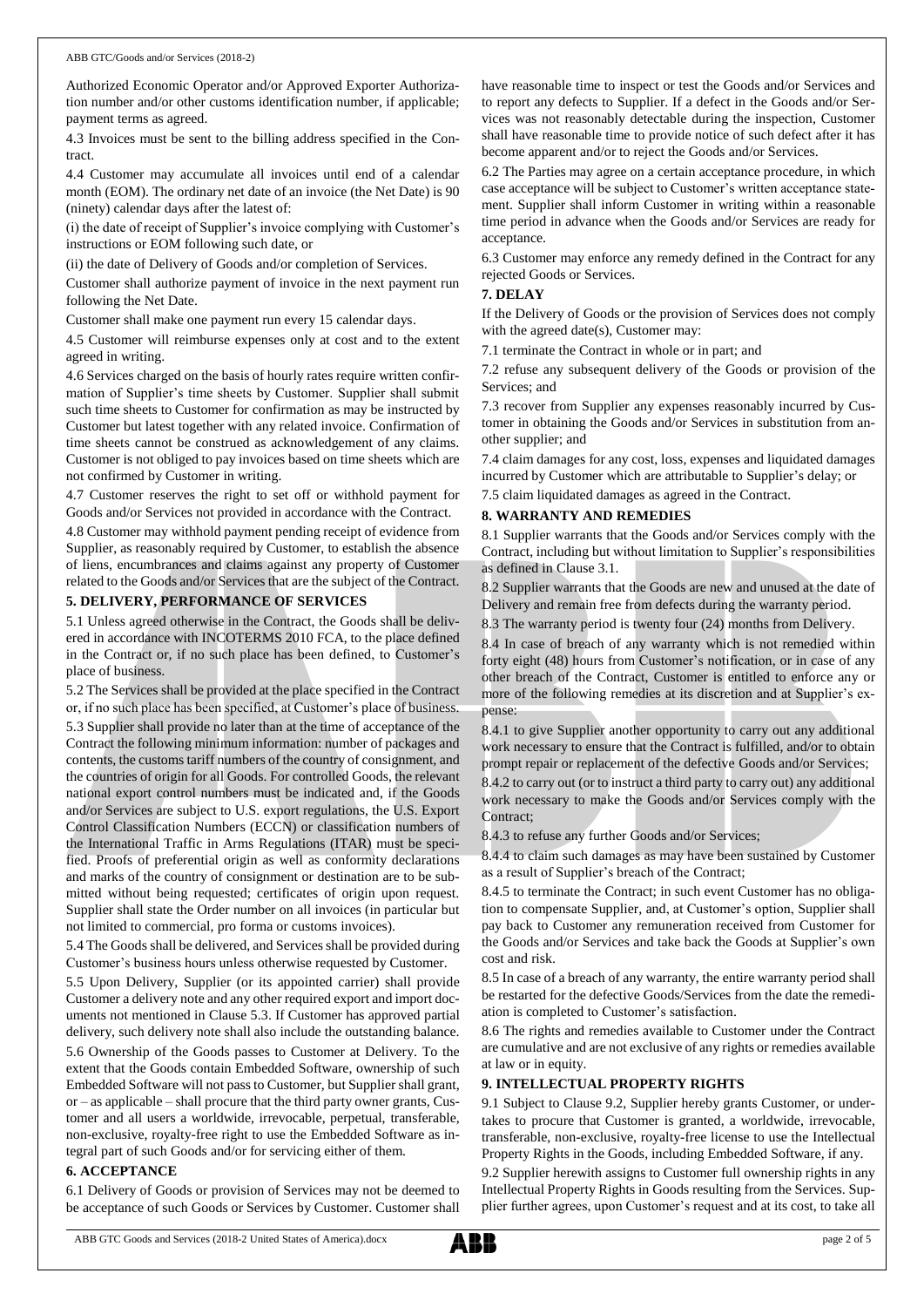further steps necessary to perfect Customer's ownership to the Intellectual Property Rights.

9.3 Intellectual Property Rights in any Goods created by or licensed to Supplier prior or outside a Contract (Pre-Existing IPR) will remain vested in Supplier (or the third party owner). To the extent that Pre-Existing IPR are embedded in any Goods resulting from the Services, Supplier grants, or undertakes to procure that the third party owner grants, Customer and its Affiliates a worldwide, irrevocable, transferable, non-exclusive, royalty-free license to use the Pre-Existing IPR as part of such Goods, including the right to improve, develop, market, distribute, sublicense or otherwise use such Pre-Existing IPR.

9.4 Supplier must specify in writing and prior to Delivery all open source software contained in or used by Embedded Software, if any, and request Customer's written approval. Supplier agrees to replace at its own cost any open source software components rejected by Customer with software of at least the same quality and functionality.

9.5 If any claim is made against Customer that the Goods and/or Services infringe a third party's Intellectual Property Rights, Supplier shall at its cost, but at Customer's discretion (i) procure for Customer and Customer's clients, as the case may be, the right to continue using the Goods and/or Services; (ii) modify the Goods and/or Services so they cease to be infringing; or (iii) replace the Goods and/or Services by non-infringing equivalents. Otherwise, Customer is entitled to terminate the Contract and to reclaim all sums which it has paid to Supplier thereunder.

#### **10. COMPLIANCE, INTEGRITY**

10.1 Supplier shall provide the Goods and/or Services in compliance with all relevant laws, regulations, and codes of practice.

10.2 Supplier and its subcontractors must comply with the ABB List of Prohibited and Restricted Substances and report to Customer the substances contained in the Goods. Supplier must also comply with the reporting and other requirements regarding Conflict Minerals made available under **[www.abb.com](http://www.abb.com/) – Supplying – Material Compliance – ABB Policy and Supplier Requirements** or otherwise and shall provide Customer with documents, certificates and statements as requested. Any statement made by Supplier to Customer (whether directly or indirectly) with regard to materials used for or in connection with the Goods and/or Services will be deemed to be a representation under the Contract.

10.3 Supplier represents and warrants that it is and will remain fully compliant with all applicable trade and customs laws, regulations, instructions, and policies, including, but not limited to, satisfying all necessary clearance requirements, proofs of origin, export and import licenses and exemptions from, and making all proper filings with appropriate governmental bodies and/or disclosures relating to the provision of services, the release or transfer of goods, hardware, software and technology.

10.4 No material or equipment included in or used for the Goods and/or Services must originate from any company or country listed in any relevant embargo issued by the authority in the country where the Goods and/or Services will be used or an authority otherwise having influence over the equipment and material forming part of the Goods and/or Services. If any of the Goods and/or Services are or will be subject to export restrictions, it is Supplier's responsibility to promptly inform Customer in writing of the particulars of such restrictions.

10.5 Both Parties warrant that each will not, directly or indirectly, and that each has no knowledge that other persons will, directly or indirectly, make any payment, gift or other commitment to its customers, to government officials or to agents, directors and employees of each Party, or any other party in a manner contrary to applicable laws (including but not limited to the U. S. Foreign Corrupt Practices Act, the UK Bribery Act 2010 and, where applicable, legislation enacted by member states and signatories implementing the OECD Convention Combating Bribery of Foreign Officials), and shall comply with all relevant laws, regulations, ordinances and rules regarding bribery and corruption. Nothing in the Contract will render either Party or any of its

Affiliates liable to reimburse the other for any such consideration given or promised.

10.6 Supplier herewith acknowledges and confirms that Supplier has received a copy of ABB's Code of Conduct and ABB's Supplier Code of Conduct or has been provided information on how to access both ABB Codes of Conduct online under **[www.abb.com/Integrity](http://www.abb.com/Integrity)**. Supplier agrees to perform its contractual obligations in accordance with both ABB Codes of Conduct.

10.7 ABB has established reporting channels where Supplier and its employees may report suspected violations of applicable laws, policies or standards of conduct: Web portal: **[www.abb.com/Integrity](http://www.abb.com/Integrity) – Reporting Channels**; contact details specified on this Web portal.

10.8 Any violation of an obligation contained in this Clause 10 is a material breach of the Contract and entitles the other Party to terminate the Contract with immediate effect and without prejudice to any further rights or remedies available thereunder or at law. Notwithstanding anything to the contrary in the Contract, Supplier shall, without any limitations, indemnify and hold harmless Customer for all liabilities, damages, cost or expenses incurred as a result of any such violation and/or termination of the Contract, or arising from export restrictions concealed by Supplier.

10.9 Supplier agrees to comply with all federal, state and local laws, executive orders, rules, regulations and ordinances which may be applicable to Supplier's performance of its obligations under the Contract. Supplier certifies to Customer that the items purchased hereunder were produced or performed in compliance with all applicable requirements of the Fair Labor Standards Act of 1938, as amended. Supplier agrees not to discriminate or allow the harassment of employees or applicants on the basis of sex, gender identity, sexual orientation, race, color, religious creed, national origin, physical or mental disability, protected Veteran status, or any other characteristic protected by law with regard to any employment practices, including recruitment, advertising, job application procedures, hiring, upgrading, training, promotion, transfer, compensation, job assignments, benefits, and/or other terms, conditions, or privileges of employment, provided the individual is qualified, with or without reasonable accommodations, to perform the essential functions of the job. Supplier shall comply, unless this transaction is exempt under applicable regulations, with all provisions of Executive Order 11246 of September 24, 1965, as amended, and with the relevant orders of the Secretary of Labor relating to Equal Employment Opportunity, and clauses thereby required are incorporated herein by reference. Executive Order 11246 prohibits federal contractors and federally assisted construction contractors and subcontractors, who do over \$10,000 in Government business in one year from discriminating in employment decisions on the basis of race, color, religion, sex, or national origin. It also requires contractors to take affirmative action to ensure that applicants are employed, and that employees are treated during employment, without regard to their race, color, religion, sex or national origin. If the Contract is subject to government contracting mandates, Customer will so state on the face hereof, and if so stated, as a condition to its effectiveness, Supplier agrees to certify to Customer, by separate writing, that it complies with all government contracting requirements applicable to Customer, Supplier and the Goods and/or Services, including the IT/Cyber Security requirements of FAR 52.204-21, DFAR 252.204-7009, and DFAR 252.204-7012. **Customer is an equal opportunity employer and federal contractor or subcontractor. As applicable, the Parties agree that they shall abide by the requirements of 41 CFR Section 60-1.4(a); 41 CFR Section 60-300.5(a); 41 CFR Section 60-741.5(a); and 29 CFR Part 471, Appendix A to Subpart A with respect to affirmative action program and posting requirements, and that these requirements are incorporated herein. Section 60-300.5 and 60-741.5 require that covered prime contractors and subcontractors ensure nondiscrimination and take affirmative action in employment to employ and advance qualified individuals without regard to their physical or mental disability and protected Veteran status.**

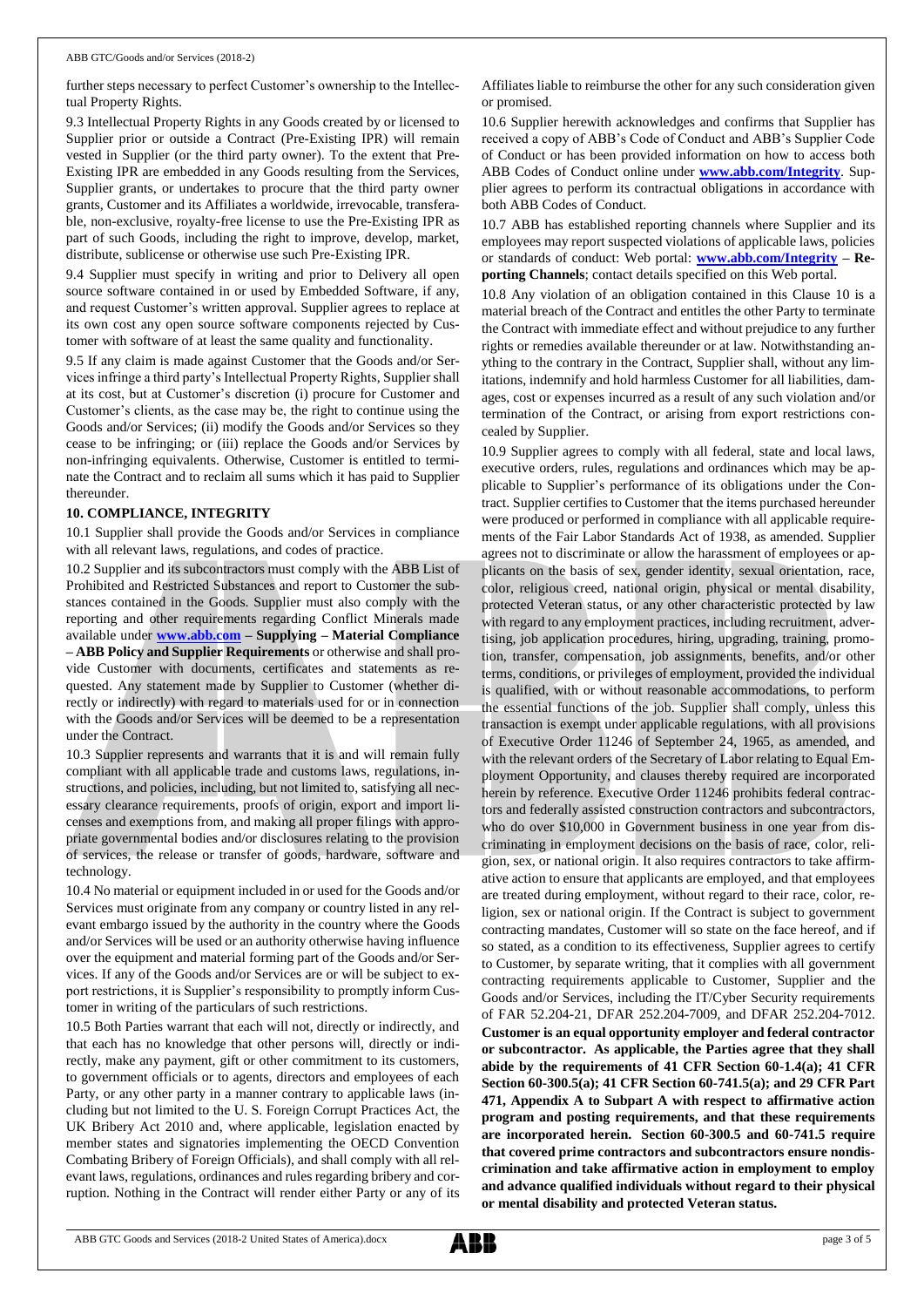10.10 Supplier will not discharge or in any other manner discriminate against employees or applicants because they have inquired about, discussed, or disclosed their own pay or the pay of another employee or applicant. However, employees who have access to the compensation information of other employees or applicants as a part of their essential job functions cannot disclose the pay of other employees or applicants to individuals who do not otherwise have access to compensation information, unless the disclosure is (a) in response to a formal complaint or charge, (b) in furtherance of an investigation, proceeding, hearing, or action, including an investigation conducted by the employer, or (c) consistent with Supplier's legal duty to furnish information.

10.11 Supplier shall notify Customer of all "hazardous materials" (as that term is defined in applicable federal, state and local statutes) and such other identification of materials used in the provision of Services or contained in the Goods as may be required by Customer from time to time, and provide any appropriate special handling instructions. Supplier shall furnish Customer with copies of all applicable "material safety data sheets" for such materials no later than the shipment date under the Contract.

# **11. CONFIDENTIALITY, DATA SECURITY, DATA PROTECTION**

11.1 Supplier shall keep in strict confidence all Customer Data and any other information concerning Customer's or its Affiliates' business, their products and/or their technologies which Supplier obtains in connection with the Goods and/or Services to be provided (whether before or after acceptance of the Contract). Supplier shall restrict disclosure of such confidential material to such of its employees, agents or subcontractors or other third parties as need to know the same for the purpose of the provision of the Goods and/or Services to Customer. Supplier shall ensure that such employees, agents, subcontractors or other third parties are subject to and comply with the same obligations of confidentiality as applicable to Supplier and will be liable for any unauthorized disclosures.

11.2 Supplier shall apply appropriate safeguards, adequate to the type of Customer Data to be protected, against the unauthorised access or disclosure of Customer Data and protect such Customer Data in accordance with the generally accepted standards of protection in the related industry, or in the same manner and to the same degree that it protects its own confidential and proprietary information – whichever standard is higher. Supplier may disclose confidential information to Permitted Additional Recipients (which means Supplier's authorised representatives, including auditors, counsels, consultants and advisors) provided always that (i) such information is disclosed on a strict need-to-know basis, and (ii) such Permitted Additional Recipients sign with Supplier a confidentiality agreement with terms substantially similar hereto or, where applicable, are required to comply with codes of professional conduct ensuring confidentiality of such information. Supplier shall comply with, and ensure that the Permitted Additional Recipients comply with, any security procedure, policy or standard provided to Supplier by Customer or any of its Affiliates from time to time, and in particular with the ABB Cyber Security Requirements for Suppliers as made available under **[www.abb.com/Supplying/Cybersecurity](http://www.abb.com/Supplying/Cybersecurity)**, or as otherwise set out in the Contract.

11.3 Supplier must not (i) use Customer Data for any other purposes than for providing the Goods and/or Services, or (ii) reproduce the Customer Data in whole or in part in any form except as may be required by the Contract, or (iii) disclose Customer Data to any third party, except to Permitted Additional Recipients or with the prior written consent of Customer.

11.4 Supplier shall install and update at its own cost adequate virus protection software and operating system security patches for all computers and software utilized in connection with providing the Goods and/or Services.

11.5 Supplier shall inform Customer without delay about suspicion of breaches of data security or other serious incidents or irregularities regarding any Customer Data.

11.6 Supplier agrees that Customer may provide any information received from Supplier to Affiliates of Customer and to third parties.

11.7 Protection of Personal Data

11.7.1 If Customer discloses Personal Data to Supplier, Supplier shall comply with all applicable data protection laws and regulations.

11.7.2 Supplier shall apply appropriate physical, technical and organizational measures to ensure a level of security of Personal Data appropriate to the respective risk and the ability to ensure the ongoing confidentiality, integrity, availability and resilience of processing systems and services.

11.7.3 Supplier agrees that it will not withhold or delay its consent to any changes to this Clause 11 which in Customer's or its Affiliates' reasonable opinion are required to be made in order to comply with applicable data protection laws and regulations and/or with guidelines and advice from any competent supervisory authority, and agrees to implement any such changes at no additional cost to Customer.

11.7.4 Supplier acknowledges that the processing of Personal Data in accordance with the Contract may require the conclusion of additional data processing or data protection agreements with Customer or its Affiliates. To the extent such additional agreements are not initially concluded as part of the Contract, Supplier, its relevant Affiliates or subcontractors shall upon Customer's request promptly enter into any such agreement(s), as designated by Customer and as required by mandatory law or a competent data protection or other competent authority.

## **12. LIABILITY AND INDEMNITY**

12.1 Without prejudice to applicable mandatory law, Supplier shall, without any limitations, indemnify and hold harmless Customer for all liabilities, damages, cost, losses or expenses incurred by Customer as a result of Supplier's breach of the Contract. Supplier shall, without any limitations, indemnify and hold harmless Customer for any claim made by a third party against Customer in connection with the Goods and/or Services, including but without limitation to claims that such Goods and/or Services infringe a third party's Intellectual Property Rights. Upon Customer's request Supplier shall defend Customer against any third party claims.

12.2 Supplier is responsible for the control and management of all of its employees, suppliers and/or subcontractors, and it is responsible for their acts or omissions as if they were the acts or omissions of Supplier.

12.3 Supplier shall maintain in force, and upon request provide evidence of, adequate liability insurance and statutory worker's compensation/employer's liability insurance with reputable and financially sound insurers, which however will not relieve Supplier from any liability towards Customer. The insured amount cannot be considered as limitation of liability.

12.4 Customer reserves the right to set off any claims under a Contract against any amounts owed to Supplier.

# **13. TERMINATION**

13.1 Customer may terminate the Contract for convenience in whole or in part by giving Supplier thirty (30) calendar days written notice. In such event Customer shall pay to Supplier the value of the delivered but unpaid Goods and/or Services and proven direct cost reasonably incurred by Supplier for the undelivered Goods and/or Services, however in no event more than the price for the Goods and/or Services agreed under the Contract. No further compensation will be due to Supplier.

13.2 In the event of Supplier's breach of the Contract, Customer is entitled to terminate the Contract in accordance with Clause 8.4.

13.3 Customer may terminate the Contract with immediate effect by notice in writing in the event that (i) an interim order is applied for or made, or a voluntary arrangement approved, or a petition for a bankruptcy order is presented or a bankruptcy order is made against Supplier; or (ii) any circumstances arise which entitle the court or a creditor to appoint a receiver or administrator or to make a winding-up order; or (iii) other similar action is taken against or by Supplier by reason of its insolvency or in consequence of debt; or (iv) there is a change of control of Supplier.